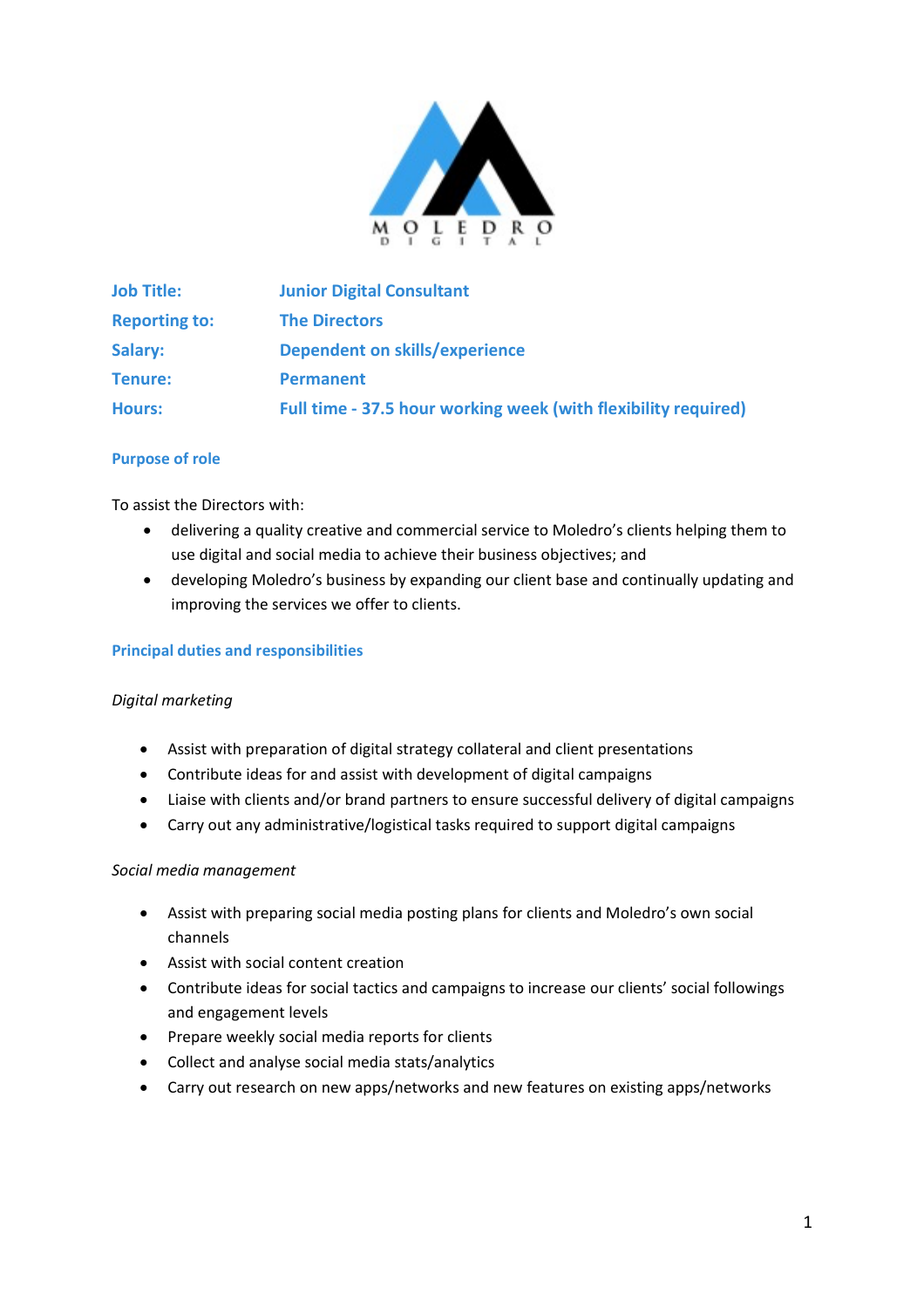## *Online promotion/influencer marketing*

- Help identify brand-relevant or song/artist-relevant (as applicable) social influencer targets
- Assist with development of social influencer campaigns
- Pitch brand campaigns to social influencers and liaise with them to ensure influencer content is consistent with campaign objectives and client's brand
- Liaise with clients to update them on campaign progress and ensure smooth delivery of campaign objectives
- Work with the directors to build strong relationships with social influencers and to expand our network of social influencers
- Ensure social influencer databases are up to date and accurate

## *Events*

- Attend and/or help prepare for client or industry events (e.g. gigs, industry conferences, meetings with the major social networks) as required
- Assist with planning and managing of Moledro events

## *Business development*

- Carry out research on potential clients and identify potential targets for follow up with the **Directors**
- Help maintain contact with existing clients, create and maintain target client lists
- Assist with preparation of client pitches as requested
- Attend meetings with potential or existing clients as required

## *General*

- Stay up to date current digital marketing and social media trends and developments in the sectors Moledro operates in
- Take on additional administrative or logistical tasks as requested by the Directors

## **Personal Specification**

## *Qualifications*

| <b>Essential</b>                               | <b>Desirable</b>                        |
|------------------------------------------------|-----------------------------------------|
| Educated to degree level or able to            | Degree in a marketing, PR/comms, music, |
| demonstrate equivalent experience or technical | business or humanities subject          |
| qualifications                                 |                                         |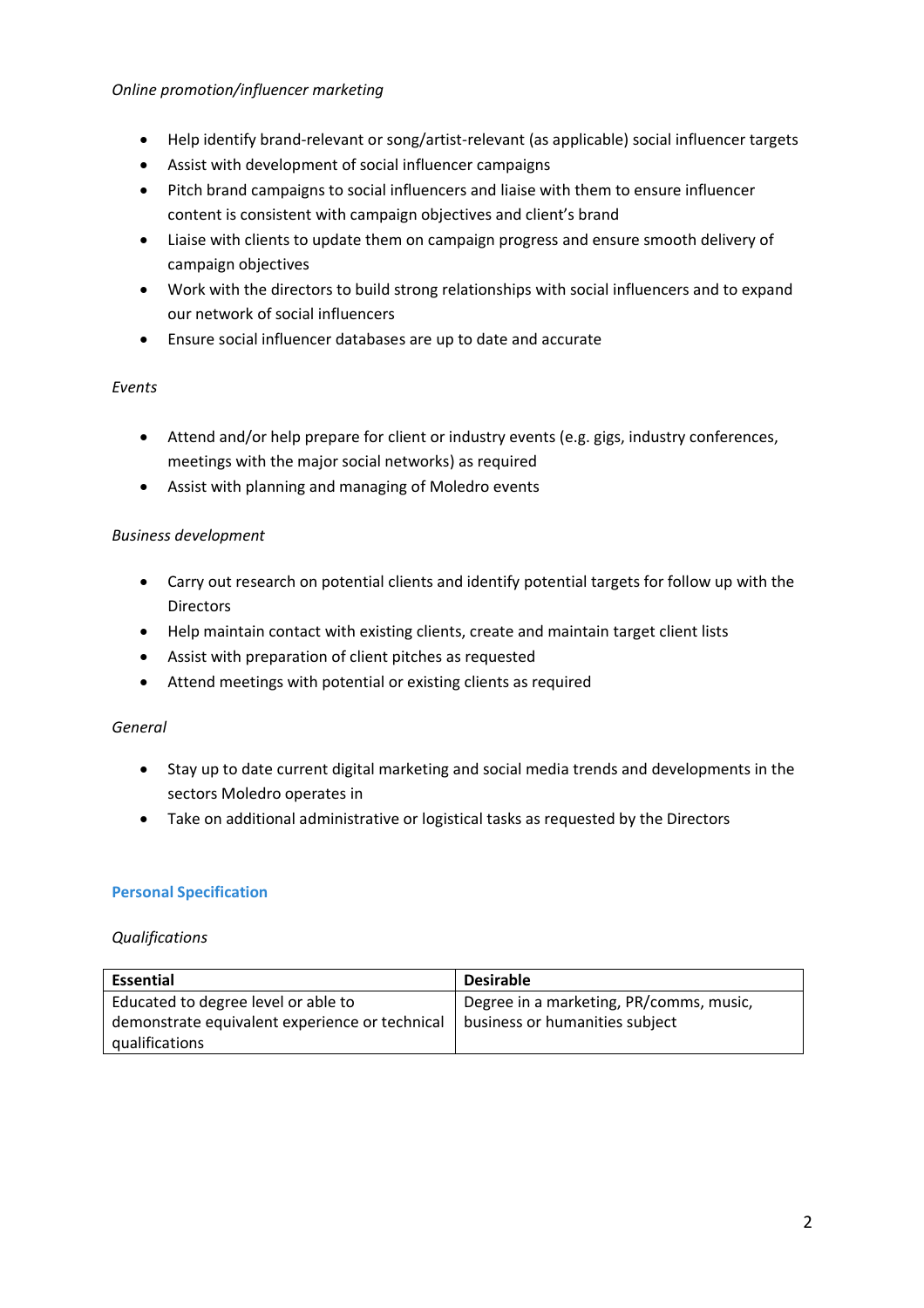*Skills*

| <b>Essential</b>                                                                                                                              | <b>Desirable</b>                                                                  |
|-----------------------------------------------------------------------------------------------------------------------------------------------|-----------------------------------------------------------------------------------|
| Computer proficient and adept at using<br>Microsoft office or Mac packages (particularly<br>word, powerpoint and excel or Mac<br>equivalents) | Web design/development skills                                                     |
| <b>Basic HTML skills</b>                                                                                                                      | <b>Advanced HTML skills</b>                                                       |
| Basic video and photo editing skills                                                                                                          | Advanced video and photo editing skills and/or<br>graphic design skills           |
| Excellent oral and written communication skills<br>(including copy writing and proof reading skills)                                          | Proficiency in a foreign language (particularly<br>Spanish, French and/or German) |
| Numerate with the ability to understand and<br>analyse social media stats/data                                                                |                                                                                   |
| Great attention to detail                                                                                                                     |                                                                                   |

# *Interests and experience*

| <b>Essential</b>                                                                                                                               | <b>Desirable</b>                                                        |  |
|------------------------------------------------------------------------------------------------------------------------------------------------|-------------------------------------------------------------------------|--|
| Some experience (including unpaid) working in<br>the creative industries (particularly music or TV)<br>and/or at a digital or marketing agency | Experience of using social media in a business<br>or commercial context |  |
| An active user of social media with a strong<br>interest in social media's creative and<br>commercial uses                                     | Organising events (whether paid or unpaid)                              |  |
| Passion for digital and social media                                                                                                           | Passion for music, the entertainment industry<br>and/or fashion         |  |
| Excellent awareness of social networks/apps<br>and their key features                                                                          |                                                                         |  |
| Broad range of interests and good general<br>knowledge and awareness of current event                                                          |                                                                         |  |

# *Personal qualities*

| <b>Essential</b>                                                                                            | <b>Desirable</b>     |
|-------------------------------------------------------------------------------------------------------------|----------------------|
| Able to relate to people from a variety of<br>different backgrounds, levels of seniority and<br>occupations | Good sense of humour |
| Imaginative and creative whilst also being<br>practical                                                     |                      |